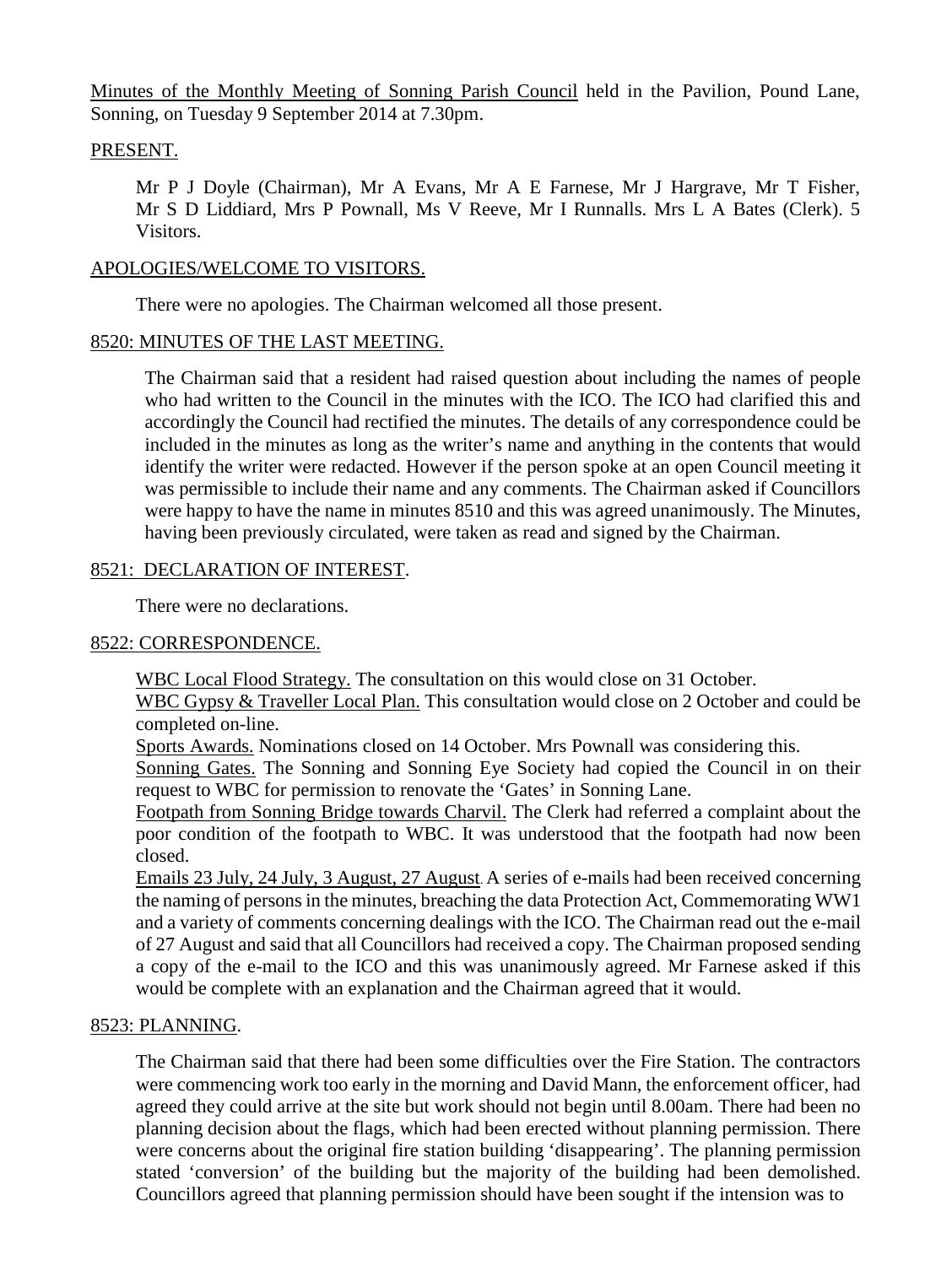## 8523: PLANNING (Cont'd).

demolish the original building. Building control did not seem concern themselves with this and Mr Runnalls said that building control was no longer operated by WBC. Mr Farnese asked if retrospective planning permission was required. Mr Runnalls had spoken to the planning officer who was preparing a report for the legal department and wondered who ensured that the original building remained. Cllr Haines said that building control would step in if the existing building was found to be unsafe or below standard. The Chairman said that planning permission had been granted on the understanding that the existing building would be retained.

The Chairman said that there was a new application for South Lodge. Cllr Haines said that he had put a precautionary listing on Birchley, anticipating that SPC might want this done and the Chairman said he would report back to Cllr Haines following the planning meeting on 17 September. Cllr Haines said that the intension was to demolish the existing dwelling and to replace it with four (a net increase of three). Mr Farnese asked about August Field and the Chairman said there was a legal issue.

The following applications were ongoing: Sonning Dene (F/2014/1402) Erection of two storey rear extension and side porch. Also raise roof to rear: Sonning Fire Station (A/2014/1327) Erection of three Foamex signs and 3 Flags 5m high at the front of the developments.

The following applications had been approved: 32 west Drive (F/2013/2523): Star Court (F/2013/2455): Elm Gables Parkway Drive (F/2014/0144): Little Court Farmhouse (LB/2014/0465 & F/2014/0465): Sonning Farm Charvil Lane (F/2014/0707 & F/2014/0815): Cherry Tree Cottage (F/2014/1234).

The following applications had been refused. South Meadow Cottage (CLP/2014/0973).

The following new applications had been received. 100 Thames Valley Park Drive (A/2014/1668) Advertisement consent for the proposed erection of 1no internally illuminated freestanding logo sign: 100 Thames Valley Park Drive (CLP/2014/1606) Certificate of lawfulness for the proposed demolition of glazed link way between two buildings: Sonning Mead Thames Street (F/2014/1778) Erection of part two storey/part single storey side and rear extensions to dwelling following removal of rear and side single storey extensions: South Lodge Sonning Lane (F/2014/1832) Erection of two storey side rear and front extensions to dwelling following removal of existing conservatory: 25 Glebe Lane (F/2014/1874) Erection of a two storey rear extension to dwelling following demolition and removal of existing single storey extension with canopy: Birchley Old Bath Road (F/2014/1879**)** Erection of 4no dwellings plus parking access and landscaping following demolition of existing dwelling and outbuildings.

## 8524: CONSERVATION ASSESSMENT.

The Chairman said that the assessment had been completed and a professional pair of eyes needed to look over it. Tony Thorpe BA (Hons) was an ex planning officer and had quoted £250 to prepare a report on the draft, which could then be sent to WBC. The Chairman proposed spending £250, Mr Farnese seconded and this was unanimously approved. The Chairman asked the Clerk to instruct Mr Thorpe. Mr Hart asked which document would be sent to Mr Thorpe and the Chairman said the one submitted to SPC by the Society.

## 8525: QUESTIONS FOR BOROUGH COUNCILLOR.

Mr Farnese asked about the consultation on the Flood Strategy and the Chairman said this would be discussed on 17 September. The Chairman said that OCC had produced a good Flood Strategy. Cllr Haines said that WBC had not been involved in the decision on repairs to the Playhatch Road but understood that work would commence on 15 September for completion in November. The temporary traffic lights would remain in place and the road would not be closed. There were no planned improvements, the road would just be reinstated.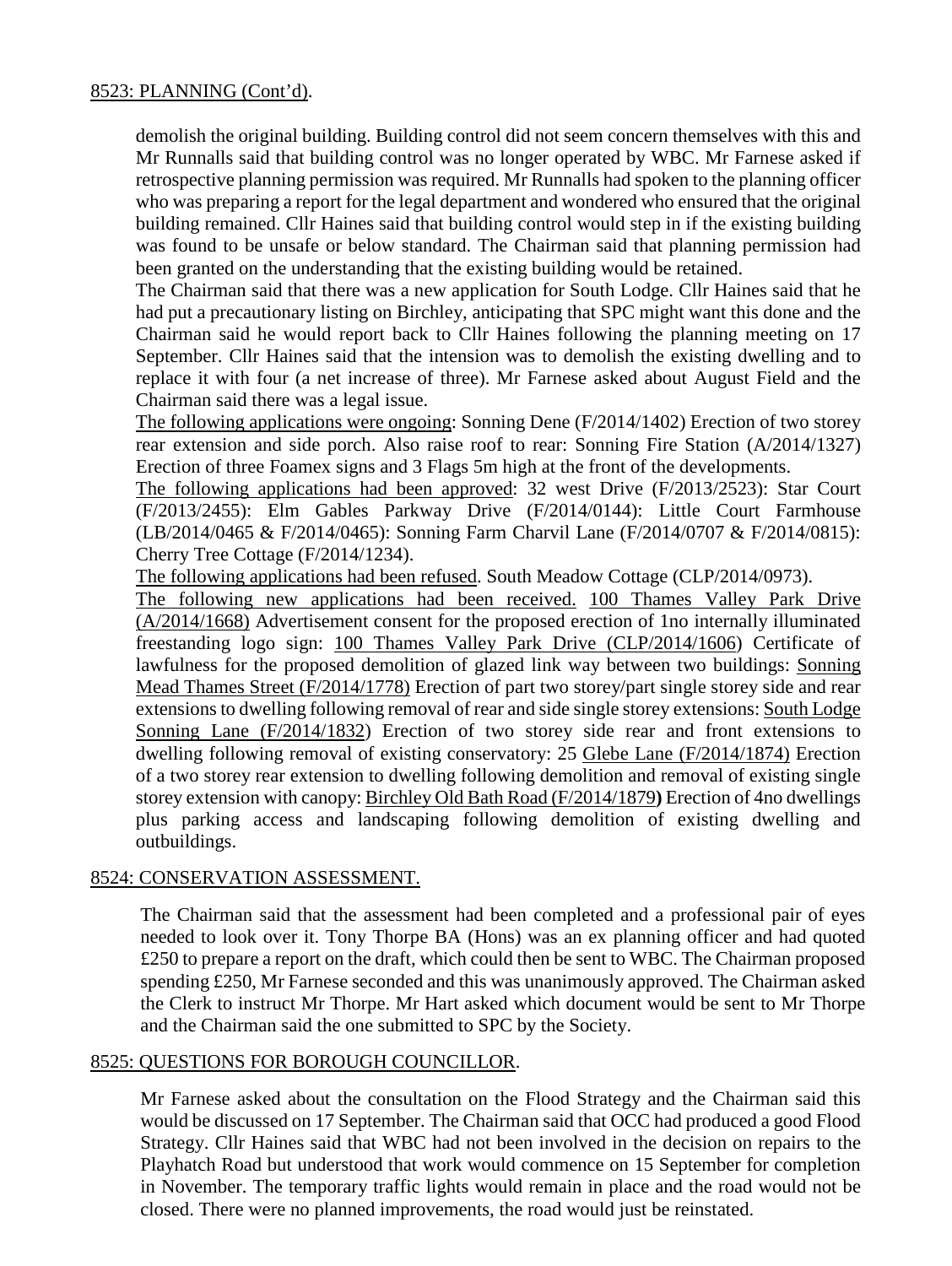## 8526: PARISHIONERS QUESTIONS

Mr Hugh Stewart said that he had concerns about SPC paying £900 in legal fees and asked if there was any way of recovering the money and taking out an injunction to prevent further occurrences. The Chairman said that there was a need to clarify the situation and he would read out the question that had led to the situation. Mr Evans said that Mr Stewart had raised a good point, but it would be difficult to achieve in the present climate. However, Mr Evans said, it was better for the Council to be well informed and it was prudent to be aware of their legal position. The Chairman said that an injunction would be expensive and read out the question, which had prompted the Council to take legal advice, in full. The Council had replied that the names of the 'private individuals' who had contributed to the Bridge lighting fund could not be provided to the writer as this was covered by the Data Protection Act 1998. The writer did not accept this and pursued it further by complaining to the ICO. Mr McCulloch interrupted at this point asking why the Chairman did not explain that the Council had previously fallen foul of the FOI and were not being truthful, he would be happy to explain the situation to Mr Stewart after the meeting. The Chairman asked Mr McCulloch if he was saying that the Council were lying and Mr McCulloch said that the Council were dishonest. The Chairman asked the Clerk to minute the accusation but immediately Mr McCulloch said that he would retract the statement and say that the Council were economical with the truth. Mr Runnalls said that the ICO had supported SPC's position i.e. they were correct to withhold the names under the Data protection Act. Mr McCulloch asked why then did the minutes mention Mr \*\*\*\*\*\*\* name. The Clerk explained that there had been some confusion about this and it had been assumed initially that Mr \*\*\*\*\*\* business would be paying but this had not been possible. Mr McCulloch said the Council should apologise to Mr \*\*\*\*\*\*. Mr Farnese said that this was Mr McCulloch's opinion, he himself had been working hard all day and did not want to hear any more of this diatribe. Mr McCulloch said that Mr Farnese should act like a Councillor and that SPC were incompetent. The Chairman said that it was a long time since there had been such unpleasantness and said that he would have to ask Mr McCulloch to leave the meeting if he continued to interrupt and talk over hm.

## 8527: WEB SITE.

Ms Reeve said that she had circulated the draft web site for Councillors to view and it was agreed that this was excellent. Ms Reeve said that some details were missing but most things had been completed and they were aiming to launch the web site at the end of September. Mr Gilmore was arranging 'SPC' e-mail addresses for Councillors to avoid the necessity of using their personal e-mails. Currently Councillors would need to reply via their own e-mails but the alternative was to ask the Clerk to reply via the SPC e-mail. The Chairman said there was a need for everyone to include a phone number, this could be for SPC business only, not a home phone. Mrs Hicks said that she only had copies of past newsletters in PDF form and Mrs Pownall agreed to provide these in 'word'. Mr Gilmore had offered to 'run' the web site free of charge but it was agreed that Mrs Pownall and the Clerk should familiarise themselves with the process to cover all eventualities. Mrs Hicks asked if there could be a note for the web site regarding the publication of names of those speaking at meetings and the Clerk would do this and include details on the public agendas. Ms Reeve asked everyone to proof read the draft web site and said that a wider cross section of proof readers was also needed. It would be left to Ms Reeve and Mrs Hicks discretion as to who these were but a list would be sent to SPC. Mrs Hicks said that Mr Gilmore had been brilliant throughout the process and Ms Reeve said a lot of work had been involved.

### 8528: FINANCE.

a) Report. The Clerk had prepared a report which was noted.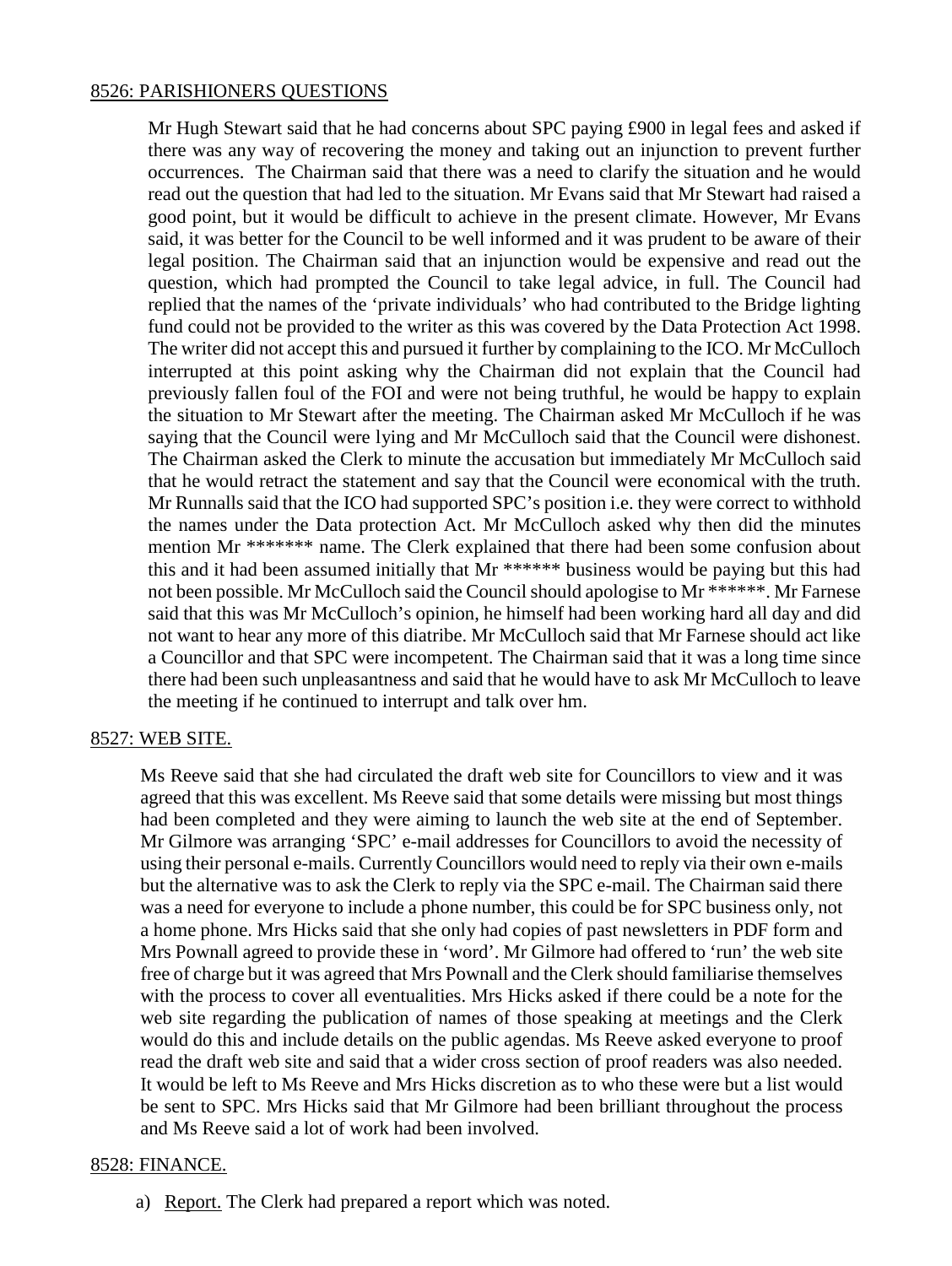### 8528: FINANCE (Cont'd).

b) Payment of Accounts (July and August)

Mr Runnalls proposed making the following payments. Mr Evans seconded and this was unanimously approved.

July

| $Quadron - Dog Bins June$                             | 84.24   |
|-------------------------------------------------------|---------|
| Mrs L A Bates – Honorarium less tax                   | 2460.50 |
| Mrs L A Bates – Telephone                             | 40.00   |
| Mrs L A Bates – Zen Web site Domain name              | 59.40   |
| Inland Revenue $-$ Tax 187.50 NIC 90.87               | 278.37  |
| Southern Electric – St Light Energy                   | 469.16  |
| Mr K Trimmings Litter – June                          | 145.83  |
| British Gas – Pavilion Electricity                    | 41.84   |
| Sonning Landscapes Mow Wharf $52 +$ mow Playground 26 | 78.00   |
| Henley Contracting – Mow whole field                  | 528.00  |
| $SSE - St Light M'$ tnce                              | 727.72  |
| Cedric Gilson - Internal Audit                        | 45.00   |
| Quadron – Dog Bins July                               | 84.24   |
|                                                       | 5042.30 |

#### August

| Sonning Landscapes Mow Wharf $52 +$ mow Playground 52   | 104.00  |
|---------------------------------------------------------|---------|
| Sonning Landscapes Cut- Pound hedge 30.00 Rec hedge 140 | 170.00  |
| $Mr K$ Trimmings Litter – July                          | 145.83  |
| Henley Contracting – Mowing July                        | 640.00  |
| Thames Water – Rec Water                                | 24.66   |
|                                                         | 220.97  |
|                                                         | 1305.46 |

c) Objection to Auditors. Mr McCulloch said that he had not made a complaint to the Auditors and asked the Clerk to rename this item 'Objection to the Accounts'. Mr McCulloch said that he had wanted reassurance from the Auditor. Following the Auditor's recommendation SPC had agreed to meet him and following this meeting he had decided to withdraw his objection.

### 8529: PROPOSALS FOR QUEENS JUBILEE.

Mr Fisher and Mr Hargrave were continuing to seek further contributions for the lighting. The ICO decision had been reported in min. 8526

### 8530: HIGHWAYS.

Mr Evans said that Sonning were in the middle between OCC and WBC and it was difficult to get any information about repairs to the Playhatch Road. There had been several break-ins including Beech Lodge, the SLTC building and one in Thames Street. Residents had become aware that someone was 'camping' in the middle of the Pound Lane/A4 roundabout. The Chairman said that he had seen an overweight Lafarge lorry (with Hanson written on the side) drive up from the Bridge and along Thames Street at 3.00pm on 5 September and it was agreed that the Clerk should write to Lafarge. However Mr Runnalls said that he had the contact number of the Playhatch manager and would speak to him first. Mr Evans said there had been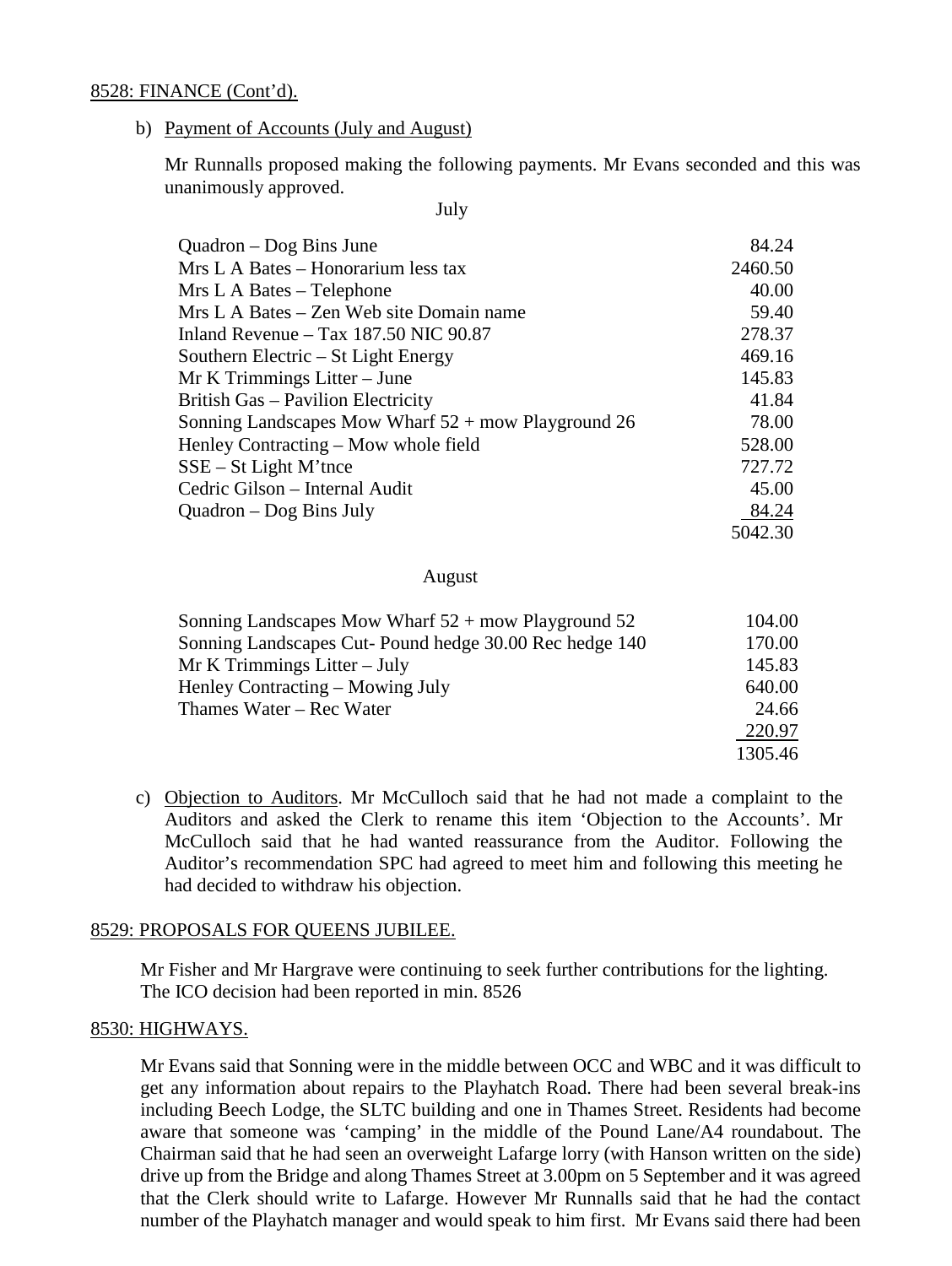# 8530: HIGHWAYS (Cont'd).

a huge traffic 'jam' on 5 September created by a tail back from the temporary traffic lights on the Playhatch Road. The Chairman said that, eventually, some cars had driven through the Mill car park, which had allowed traffic to continue flowing. The Chairman said that generally there were no large lorries using the route through Sonning. Mr Evans said that the lorries supplying the Fire Station site were often causing an obstruction in Pound Lane. Ms Reeve said that one of the contractors had parked his transit van in her driveway, which was some distance away and in a different road to Pound Lane. The vehicle had no tax and was virtually touching one of her cars also parked in the drive. When eventually identified the driver had removed the vehicle immediately. The Chairman asked Mr Hargrave what businesses in Reading were likely to do if the traffic congestion in the area was not resolved and Mr Hargrave said they were likely to relocate. Mr Evans said that there was a need to do something about water management the area and Mr Runnalls said that the Thames Conservancy had warned about the effect on surrounding areas.

# 8531: RECREATION AND ENVIRONMENT W.G.

- a) Report. Mrs Pownall said that there had been several favourable comments about the way the field was looking. The Chairman agreed to ask Henley Contracting to provide a quote to tidy the tennis hedge up.
- b) Safety Checks. Mr Farnese had carried these out. There was some sign of wear to the safety surface under one piece of equipment and the Clerk would get a quote from the manufacturers. Mr Farnese would cordon the area off.
- c) SCC Scoreboard. Mrs Pownall said there was no update. The Chairman had seen Mr Travers who would bring a copy of the drawing to the October meeting.
- d) Wharf Repairs. The Chairman said that the area was improving and it had been seeded. Mr Collier was mowing gently and the patches had almost disappeared. Patches of grass in the wider area were being damaged by barbecues and it had been suggested that one or two concrete slabs should be put down to prevent this.
- e) Accident on the Outside Exercise Machines. A child's leg had been badly bruised while she was using the rowing machine. The Clerk would contact the manufacturers for their views and ask if there was anything that could be done to minimise the likelihood of this happening again.

Mr Farnese said that he had observed a 2-3 year old climbing up the slide (rather than the steps), the parents seemed oblivious of the danger.

Mr Liddiard said that a fungus was growing on the old tree stump in the playground and was also growing 10 to 12 feet from the stump. It continued to grow despite attempts to cut it back and apply Jeyes liquid. The Clerk would ask Julian Clark to look at the problem.

## 8532: TECHNICAL SERVICES.

a) Safety Checks. Mr Farnese said that he had carried out the inspection and would prepare a register.

Request from Great House. The Chairman said that area had become a mess since SPC had agreed that the hedge should be lowered. People were walking into the garden from the Wharf/towpath though a gap and the area was very unkempt. The Chairman would meet up with the management to discuss the unsatisfactory situation.